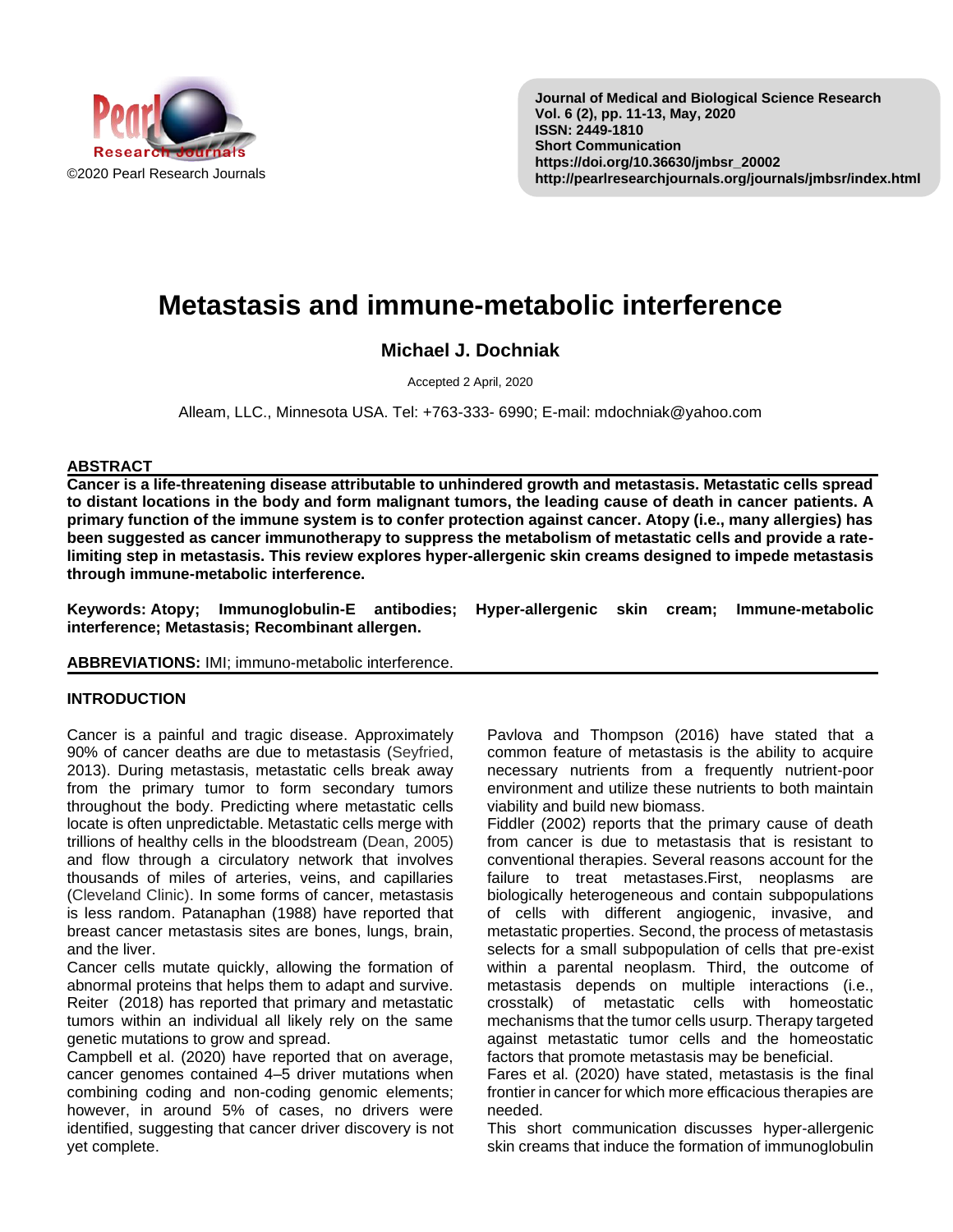E antibodies to impede metastasis through immunemetabolic interference (IMI).

## **DISCUSSION**

Can the immune system inhibit metastasis? Corthay (2014) has stated that there are compelling pieces of evidence that a primary function of the immune system is to confer protection against cancer.

Cancer immunotherapy evolves as treatments attempt to discriminate between healthy and metastatic cells. Oncogenic metabolism might be the primary target for the prevention of metastasis.

Lee et al. (2018) have stated that understanding the molecular mechanisms between oncogenic metabolism and metastasis may reveal the role of the metabolism in tumor development and be crucial for the development of therapeutic strategies.

Activation immunotherapy is the stimulation of the immune system to improve the body's ability to fight cancer. Aalberse et al. (2001) have stated that immunoglobulin-E (IgE) antibodies that bind to homologous proteins are considered cross-reactive IgE antibodies.

Induced atopy is cancer immunotherapy intended to be a rate-limiting step in metastasis through immunemetabolic interference (IMI). IMI is a process wherein the body's energy and resources are directed towards atopy and away from metastasis. Rauw (2012) has stated, "The negative influence of activation of the immune system on growth is well established resulting from a redirection of resources toward an immune response and away from other functions".

The use of hyper-allergenic skin creams is non-specific active immunotherapy designed to induce atopic conditions (i.e., many allergies) and inhibit the progression of metastatic cells (Dochniak, 2020).

A hyper-allergenic skin cream designed to inhibit metastatic breast cancer may include the allergens: Timothy grass pollen (rPhl p 7); Hevea Brasiliensis (rHev B 1); Honeybee venom (Api m 1); Cockroach (Bla g 2); and Alternaria mold (rAlt a 6) [16].

Wang et al. (2017) have reported that the overexpression of S-100 protein has a role in breast cancer . A recombinant allergen from Timothy Grass Pollen (rPhl p 7) (Thermo Fischer Scientific, 2020) may induce the humoral immune system to produce antibodies that inhibit the expression of human S-100 proteins. The rPhl p 7 allergen (~ 9 kDa) and the human S-100 proteins (9- 13 kDa) are Ca2+-binding proteins with helix-loop-helix conformation.

Fritz et al. (1999) have shown that Rho GTPases are over-expressed in breast tumors. The Rho family of GTPases is a group of small (~21 kDa) signaling G proteins, a subfamily of the Ras superfamily. A recombinant rubber elongation factor allergen (rHev b 1, ~ 14kDa) (Thermo Fischer Scientific, 2020) from Hevea Brasiliensis may induce the humoral immune system to produce IgE antibodies that inhibit the expression of human GTPases (Dochniak, 2016).

Chen et al. (2016) have shown that the expression of phospholipase plays an essential role in the infiltration, metastasis, and mucous epithelium atypicality of breast infiltrating ductal carcinoma. Phospholipase A2 belongs to a family of enzymes that catalyze the cleavage of fatty acids from the sn-2 position of phospholipids. A recombinant phospholipase A2 allergen (rApi m 1,  $\sim$ 16kDa) (Thermo Fischer Scientific, 2020) from Honeybee venom may induce the humoral immune system to produce IgE antibodies that inhibit the expression of human phospholipase A2 isoforms (~14 kDa).

Liaudet-Coopman et al. (2006) have shown that aspartic protease is an independent marker of poor prognosis in breast cancer and correlated with the incidence of clinical metastasis. The lysosomal aspartic protease cathepsin D is over-expressed in breast cancer, hyper-secreted by epithelial cells. Cathepsin-D is an aspartic endo-protease that degrades proteins and activates precursors of bioactive proteins in pre-lysosomal compartments. A recombinant aspartic-protease allergen (rBla g  $2, \sim$ 36kDa) (Thermo Fischer Scientific, 2020) from cockroach may induce the humoral immune system to produce IgE antibodies that inhibit the expression of human aspartic protease cathepsin-D (~ 48 kDa).

Tu et al. (2010) have shown that increased expression of enolase-1 may affect 4-Hydroxytamoxifen resistance in breast cancer therapy. Enolase-1  $(-48$  kDa) is a glycolytic enzyme expressed in most tissues. A recombinant enolase allergen (rAlt a  $6. ~ - 45kDa$ ) (Thermo Fischer Scientific, 2020) from Alternaria mold may induce the humoral immune system to produce IgE antibodies that inhibit the over-expression of human alpha-enolase.

Patients with stage-IV breast cancer can have a weakened immune system because treatments, including chemotherapy, surgery, and some forms of radiation, leave them more vulnerable to infection. Inactivated vaccines support the adaptive and maladaptive aspect of our immune system by stimulating the production of antibodies; and by reducing complications from infectious disease. Inactivated vaccines do not cause infection and weaken the immune system because they consist of non-infectious particles from bacteria, viruses, and pathogens. The Centers for Disease Control and Prevention and the Advisory Committee on Immunization Practices recommend certain vaccines for routine use in adults, including those with cancer. Shah et al. (2018) have reported that certain vaccine-preventable diseases have higher incidence rates among cancer patients and are associated with